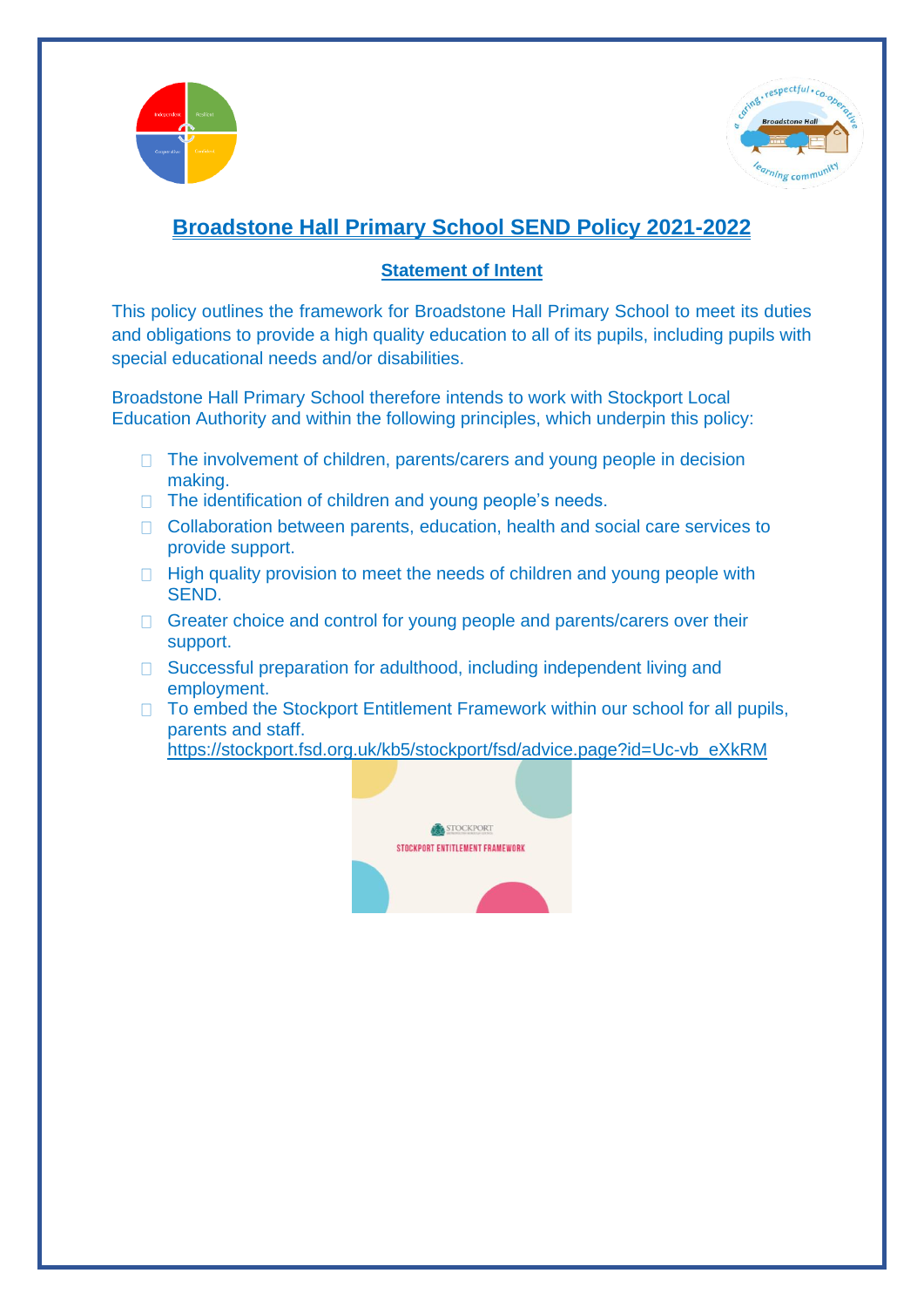## $\Box$  To ensure the Co-Production Charter is at the heart of our school. <https://stockport.fsd.org.uk/kb5/stockport/fsd/site.page?id=nudIaU2nLIw>



## **Our Vision**

All the things that happen at Broadstone Hall Primary School are driven by our '*Vision*'

At Broadstone Hall Primary, we believe that all children should be entitled to a relevant, broad, balanced and rich education designed to enable individuals to participate fully in society, being able to contribute to and benefit from it. Our Core Learning Values, (Resilience, Independence, Co-operation, Confidence) help our children on their learning journey, not just at Broadstone Hall, but throughout their lives. Every child is unique in terms of characteristics, interests, abilities, motivation and learning needs. Every child should be supported wherever necessary and by whatever reasonable means in order to gain full access to the curriculum. This may be facilitated through a range of access technologies including trained staff, specialist equipment and/ appropriate resources. Children thought to have special educational needs and disabilities should be assessed as early as possible in their school career and access to relevant specialist advice sought where appropriate. Children with special educational needs and disabilities should enjoy the same opportunities and experiences as others. Support plans, Behaviour Plans should be designed to maximise opportunities for independent learning. Children should be encouraged to develop their confidence, self- esteem, to take pride in their progress and to celebrate achievements. All pupils should be entitled to a happy, secure, caring and stimulating environment where children feel able to develop and achieve – socially, emotionally, intellectually and physically. We are a caring, respectful and co-operative school community.

We are committed to providing equal opportunities and by providing the children with access to support, we aim to ensure the highest quality education for all. By raising the aspirations of and expectations for all pupils with SEND, our school provides a focus on outcomes for children and young people, not just hours of provision/support. Every teacher is a teacher of SEND.

Inclusive education is the basis of lifelong equality. Here are BHPS staff aim to follow key principles of inclusion by:

- *Knowing every child has a right to a quality education*
- *Setting suitable learning challenges*
- *Responding to pupils' diverse needs and ensuring equal opportunity*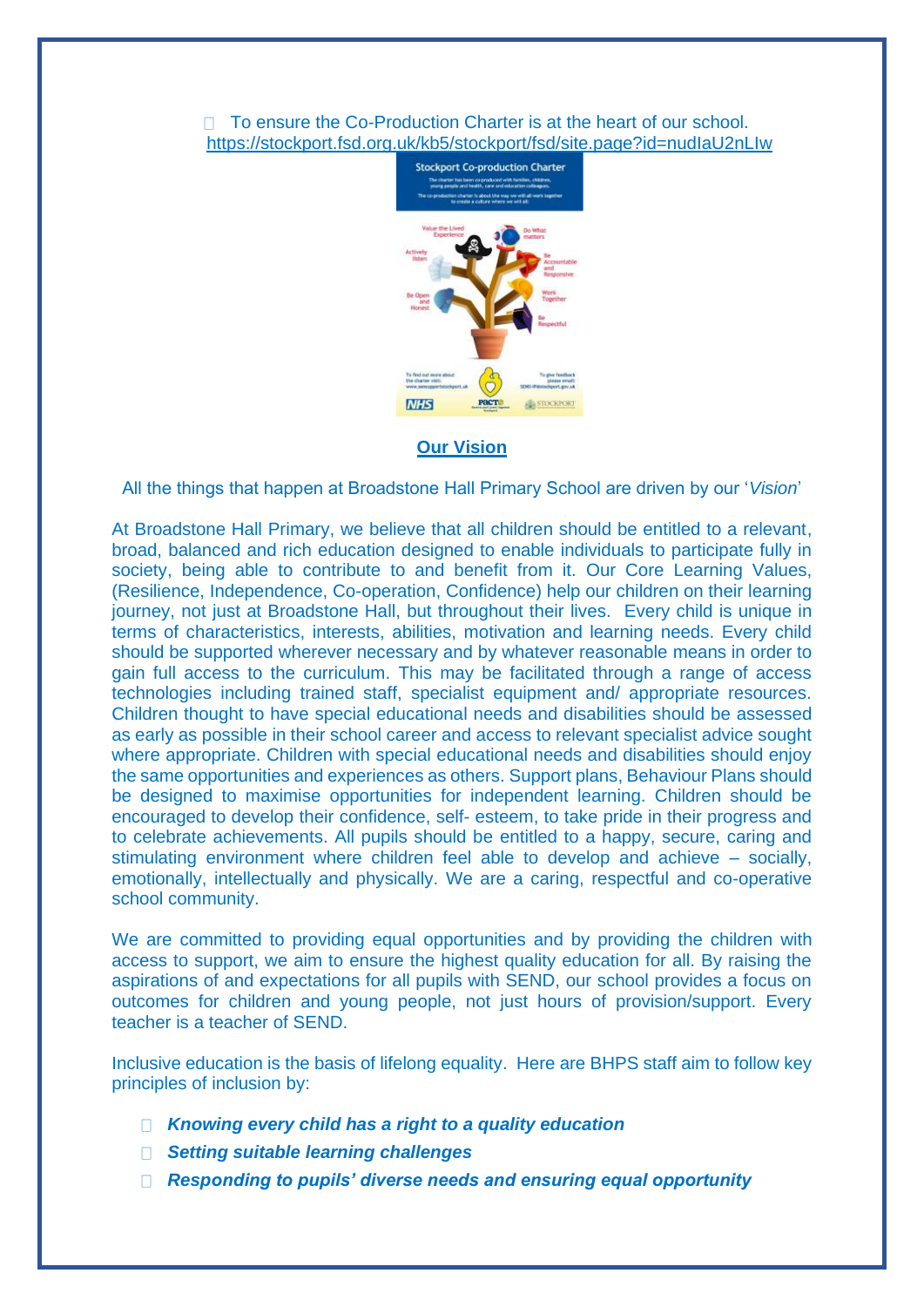## *Overcoming potential barriers to learning and assessment for individuals and groups.*

All those concerned with a child's needs should work in partnership; teaching staff, parents, outside agencies and the child should all be included in planning and developing practice to ensure the child reaches their full potential in every aspect of school life.

## **Legal Framework**

In line with relevant legislation and statutory requirements, having due regard to the New Code of Practice (September 2014) all children with SEND will be offered full access to a broad, balanced and relevant education. This includes an appropriate curriculum for the Foundation Stage and the 2014 National Curriculum. Pupils are fully included in all areas of school life. This includes full access to an appropriately differentiated curriculum, access to educational visits and social inclusion with other pupils. All class teachers have a responsibility for meeting the special educational needs of the children in their class. All staff has access to appropriate training to fulfil their responsibilities.

This policy will have due regard to legislation, including, but not limited to:

- □ Children and Families Act 2014 (and related regulations).
- □ Health and Social Care Act 2012.
- Equality Act 2010.
- **Mental Capacity Act 2005.**
- Children's Act 1989.

It will also take into account statutory and non-statutory related guidance, including, but not limited to:

- □ SEND Code of Practice 0-25 (2015)
- □ Supporting Children with Medical Conditions (2015)
- □ Keeping Children Safe in Education (2020)
- □ Working Together to Safeguard Children (2015)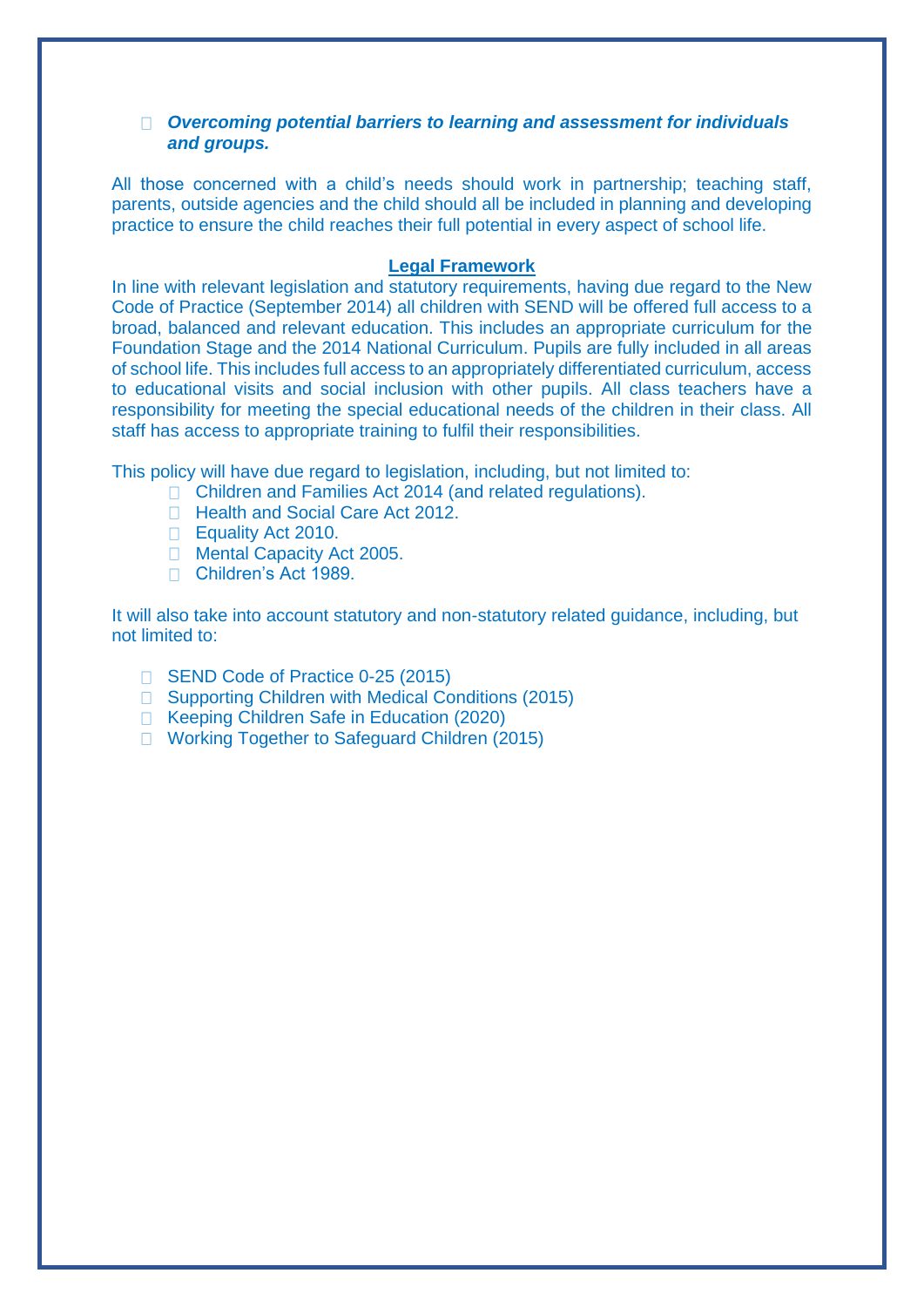This policy complies with the statutory requirements in the SEND Code of Practice 0 – 25 2014 and should be read in conjunction with the following guidance, information and policies:

- **The Equalities in Education**
- **The Accessibility Plan**
- **The Local Offer**
- **Guidance for Early Years settings, schools and SEN practitioners: working with**
- **Children and Young People with Special Educational Needs & Disabilities**
- **Statutory Guidance on Supporting Pupil's Medical Conditions in School**
- **The Safeguarding Policy**

## **Aims**

- $\Box$  To make appropriate provision to overcome all barriers to learning and ensure pupils have full access to a broad and balanced curriculum
- $\Box$  To work in partnership with parents/carers and involve them in all stages of their child's progress.
- $\Box$  To ensure a high level of staff expertise to meet pupil need, through well targeted continuing professional development.
- □ To work in partnership to ensure that any child's Special Educational Needs and Disability are identified early.
- $\Box$  To carefully map provision for all vulnerable learners to ensure that staffing deployment, resource allocation and choice of intervention is leading to good learning outcomes.
- $\Box$  To make active use of assessment ensuring that each child receives the challenge and support needed to help them make progress.
- $\Box$  To work in cooperation and productive partnership with outside agencies and professionals to ensure a multi- disciplinary approach.
- $\Box$  That in light of a child's age and understanding, their wishes are taken into consideration.
- $\Box$  We want all children to achieve and excel irrespective of their background or their barriers to learning, and we strive to create an inclusive school culture.

#### **Objectives**

- $\Box$  To identify at the earliest possible opportunity and provide for pupils who have special education needs and additional needs
- □ To work within the quidance provided in the SEND Code of Practice 2014
- □ To operate a 'whole pupil, whole school' approach to the management and provision of support for special educational needs
- To provide a Special Educational Needs & Disabilities Coordinator (SENDCO) who will work with the SEN Inclusion Policy
- $\Box$  To provide support and advice for all staff working with special educational needs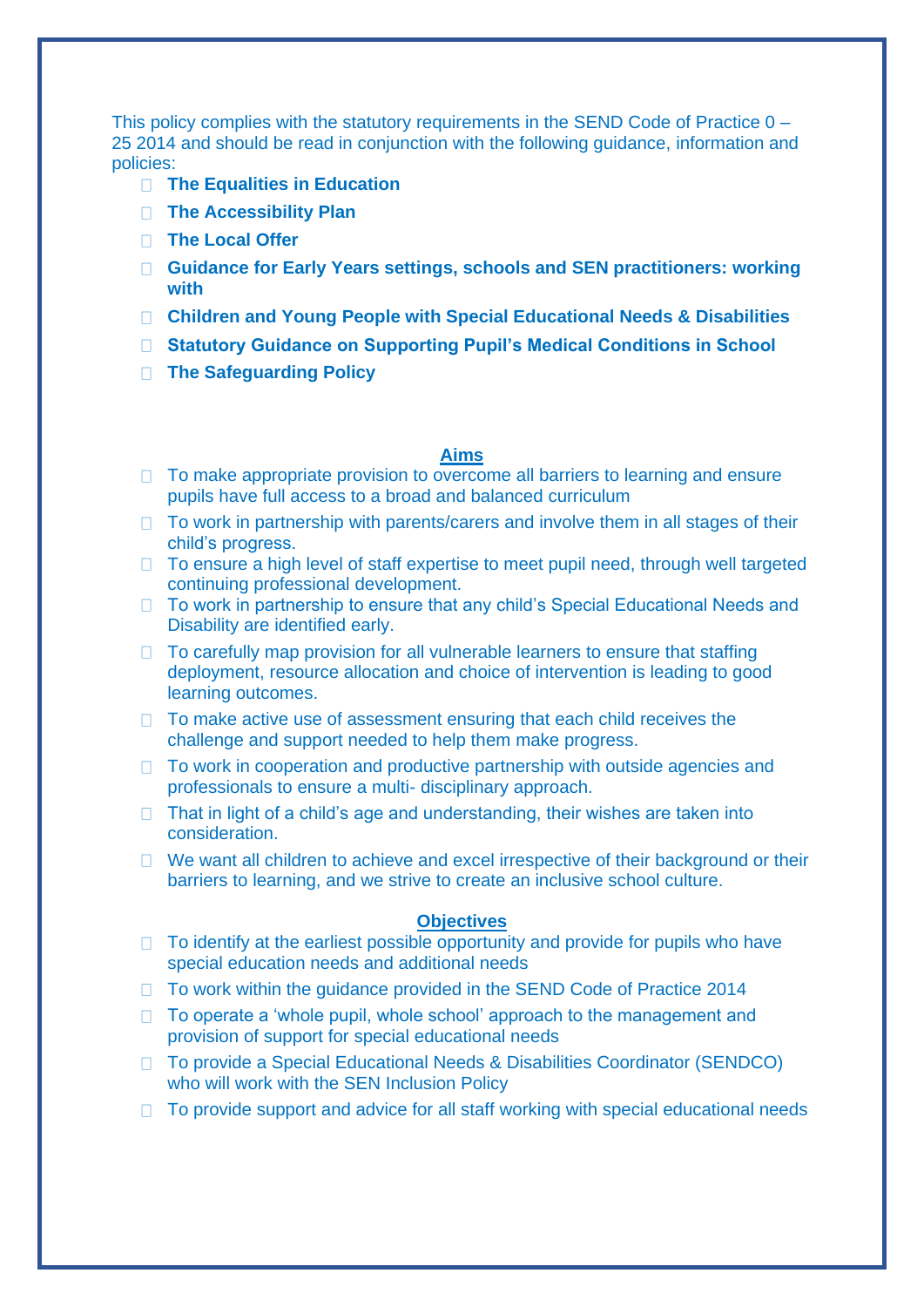#### **Identification and Assessment**

The school undertakes assessments across all year groups to determine pupil progress. Class teachers will seek to address all individual learning needs and styles through differentiated quality first teaching and the use of the learning environment (e.g. dyslexia friendly classrooms). Class teachers complete ongoing monitoring records of concerns about individual children in a presenting needs form.

Following the guidelines in the Revised Code of Practice pupils are categorised according to the nature of their special need. Areas or categories of need;

- □ Cognition and learning
- □ Communication and Interaction
- □ Sensory and/or physical
- □ Social, mental, emotional health

Other factors may impact on progress and attainment: attendance and punctuality, English as an Additional Language, being a Looked After Child, health and welfare, being in receipt of Pupil Premium, Disability (the Equality Act and the Code of Practice state that schools and settings have a duty to make 'reasonable adjustments' – these alone do not constitute SEN).

Putting support in place for children with additional needs is a graduated response known as the Universal, targeted or individualised approach (this can be viewed on our website). We always discuss how we can support children in school before involving outside agencies. If a child is identified as having an additional learning need or needs, then the class teacher and SENDco will work together with the child and parents to come up with a suitable plan for support and intervention. For all children, whole class quality first teaching is always the first and most important aspect to improving attainment and achievement. However, for some children, additional support is also necessary. This may be support within class, differentiated work, small group intervention work or 1:1 support in and out of class, depending on need. Depending on the complexity and severity of a child's needs, it may be appropriate to refer them to outside agencies who can offer support and advice.

Some children on the SEND register have their progress tracked through using the Stockport Assessment Tracker. This allows us to celebrate small steps of progress with the child and family and set suitable, challenging yet achievable targets moving forwards. Current staff from outside agencies working with Broadstone Hall Primary;

#### Education<br>and Learning Be

- □ Learning Support Service Jo Gibbs
- □ Behaviour Support Service Emma Geary
- □ Educational Psychologist Madeliene Laird
- □ Primary Inclusion EYFS- Tina Russel Cruise
- $\Box$  Primary Inclusion KS1 Jill Breden
- □ Secondary Transition Inclusion Coordinator Judy Alder
- □ Speech and Language Therapy Let's Communicate
- □ School Aged Plus Worker- Bev Pursglove
- □ School Nurse- Helen Finn
- □ Occupational Therapy Katie Pigeon
- □ Assessment and Review Officer Angela Wood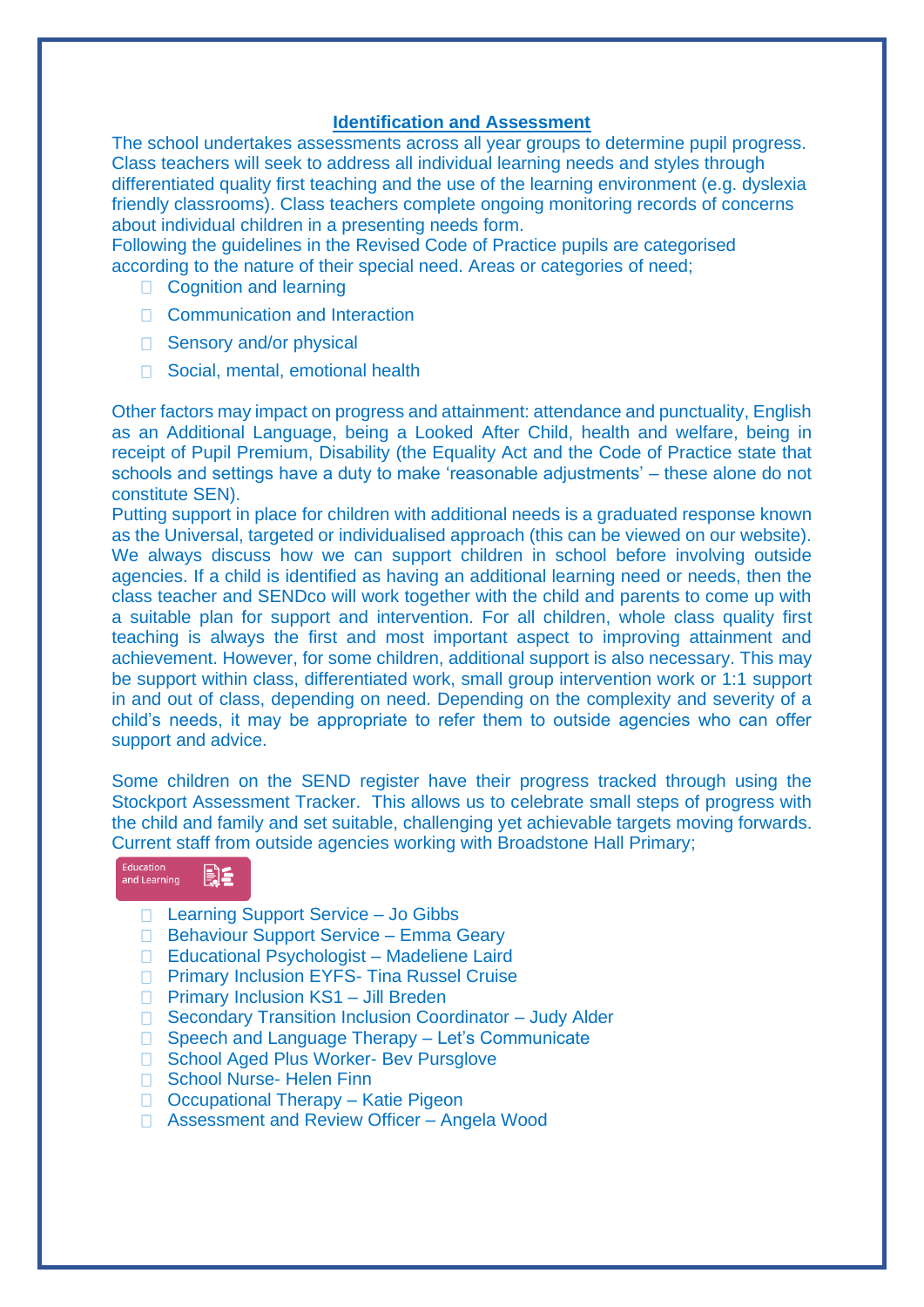## **Roles and Responsibilities**

#### **SENDco/ Assistant SENDco**

The designated teacher for coordinating the day to day provision of education for pupils with special educational needs and disabilities is Lauren Haynes. She can be contacted by phone 0161 432 1619, by e-mail lauren.haynes@broadstonehall.stockport.sch.uk or by coming into school to make an appointment.

You can also contact our Assistant SENDco Nicola Clifford on the same number above and at nicola.clifford@broadstonehall.stockport.sch.uk

#### **Responsibilities include:**

- $\Box$  Keep and update an accurate special needs and disabilities register, including a record of children at SEND Support and those with Education and Health Care Plans (EHCP).
- $\Box$  Co-ordinating the provision for pupils with special educational needs and disabilities.
- □ Meet and liaise with all outside agencies and pass on relevant paperwork and information to teachers and parents.
- $\Box$  Offer support and guidance to teaching staff, on an individual basis or as INSET/Staff Meetings.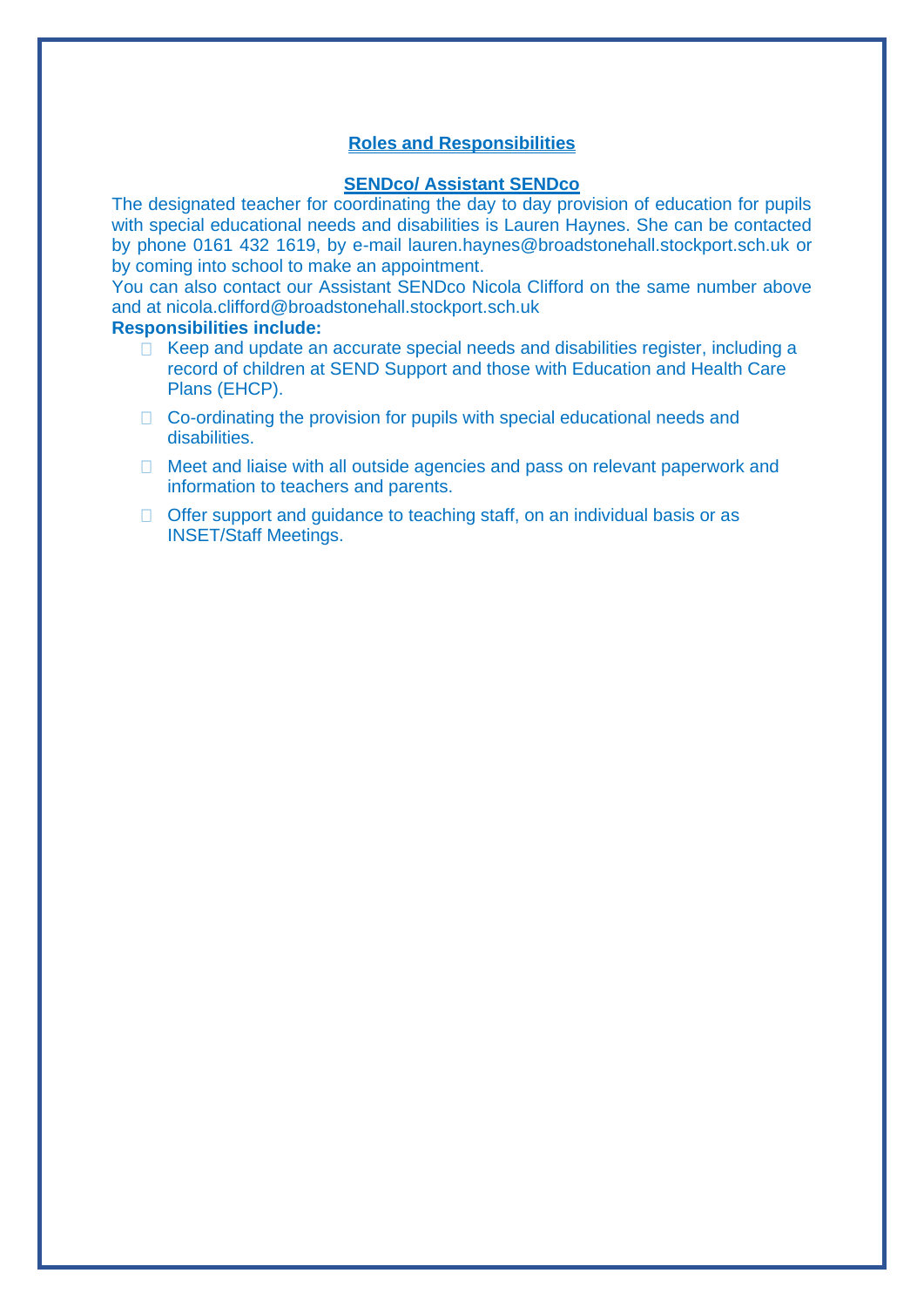- □ Assess and monitor children once they have joined the register.
- $\Box$  Ensuring the progress of the children with special educational needs is regularly monitored and reviewed.
- $\Box$  Work closely with the head teachers to and governing body.
- $\Box$  Communicate with parents and external agencies in respect of children with **SEND.**
- $\Box$  Liaising with teaching staff and giving advice when appropriate.

#### **Parents / Carers**

Parents are viewed as partners in their child's education and their views are sought at every opportunity. They will be contacted directly should there be any change in their child's progress, behaviour or educational provision within school. The process for contact with parents in respect of pupils with special educational needs and disabilities will be:

- □ Pupil's SEND Access Plan will be co-produced by Class Teacher/SENDco, parents and the child where necessary.
- $\Box$  The class teacher or SENDco will meet with parents on a termly basis to discuss the child's progress at school and review their current Access Plan.
- $\Box$  The SENDco will initiate any additional meetings deemed necessary to further inform parents or where there may be concerns over the child's progress or where a child no longer requires SEN provision.
- $\Box$  The SENDco and external agencies where appropriate, will meet the parents where a request for formal assessment is to be made.
- $\Box$  Parents of a child with an EHCP will be invited to interim and annual review meetings.
- $\Box$  An open door policy is adopted where parents are encouraged to request the opportunity for informal discussion whenever they feel it appropriate or when they have further concerns. Parents are actively encouraged to help implement the Access Plan written specifically for their child.
- $\Box$  Parents are welcome to query decisions made by the school through the school's designated channels as laid down in school's documentation. If still not satisfied with the school's response, they can seek advice and/or assistance from the LA and, further, have the right to appeal to the LA's SEND tribunal.

#### **Governors**

The Governing Body will appoint someone responsible for monitoring special educational needs and disabilities who will liaise closely with the SENDco and report back to the Governing Body. The current SEND Governor is Mrs Cindy Davies. A report to the Governing Body will comment on the school's effectiveness and implementation of the SEND policy.

Particular emphasis will be placed on:

- $\Box$  Identification and assessment of special needs.
- $\Box$  The provision of an inclusive environment.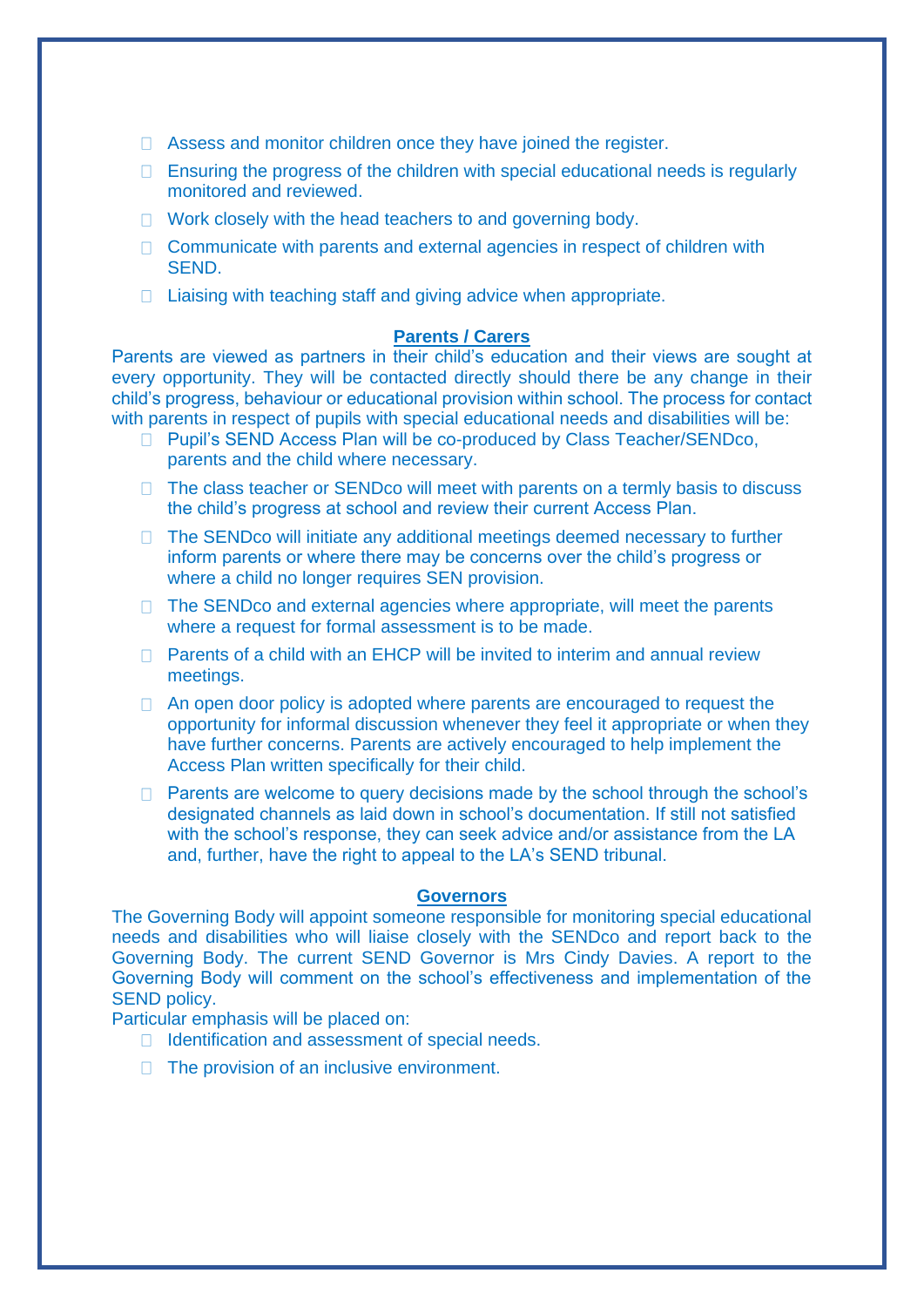- □ Methods of monitoring, recording and reporting back to parents.
- □ SEND funds and spending.
- Deployment of equipment, resources and personnel.
- $\Box$  The use made by the school of outside agencies and support services.
- □ SEND as an integral part of school development/ school Self-Evaluation
- $\Box$  Fully engage parents/carers and/or young people with SEND when drawing up policies that affect them.
- $\Box$  Make reasonable adjustments for pupils with disabilities to help alleviate any substantial disadvantage they experience because of their disability.
- $\Box$  Provide suitable, full-time education from the 6th day of a fixed permanent exclusion of a pupil with SEND.
- $\Box$  Develop complaints procedures which, along with details about appealing to the SEND Tribunal, will be made known to parents/carers and pupils through a single point of access.
- □ Any significant changes in policy.

#### **Class Teacher**

The class teacher should enhance the effectiveness and the implementation of the SEND policy by:

- $\Box$  Annotating any initial concerns about children on the presenting needs form.
- $\Box$  Identifying any child who may need to be placed on the school's SEND register and subsequently informing the SENDco of any concerns.
- □ Writing Support Plans / Assess, Plan, Do Reviews/ One Page Profiles/ Child Centred Behaviour Plan/ My Plans for the children who are on the SEND register, with/out SENDCo's help and advice.
- $\Box$  To use the universal, targeted and individual approach.
- $\Box$  Ensuring that planning links to the support plan.
- $\Box$  Plan lessons to address potential areas of difficulty and to ensure that there are no barriers to every pupil achieving.
- $\Box$  Use appropriate assessment to set targets which are tailored specifically to the child.
- □ Evaluating Support plans.
- □ Attending any Annual Review meetings or interim meetings that the SENDco deems necessary.
- □ Working alongside all outside agencies, adapting teaching methods if necessary, in order to fully implement any advice given to the school.
- $\Box$  To take responsibility for their own CPD and engage in training to enhance their development and expertise for children of SEND.
- □ Liaising with and preparing work for SEND staff and/or TAs where necessary in advance, who are working with children within their class.
- $\Box$  Plan and review support for their pupils with SEND, on a graduated basis, in collaboration with parents/carers, the SENDCO and, where appropriate, the pupil themselves.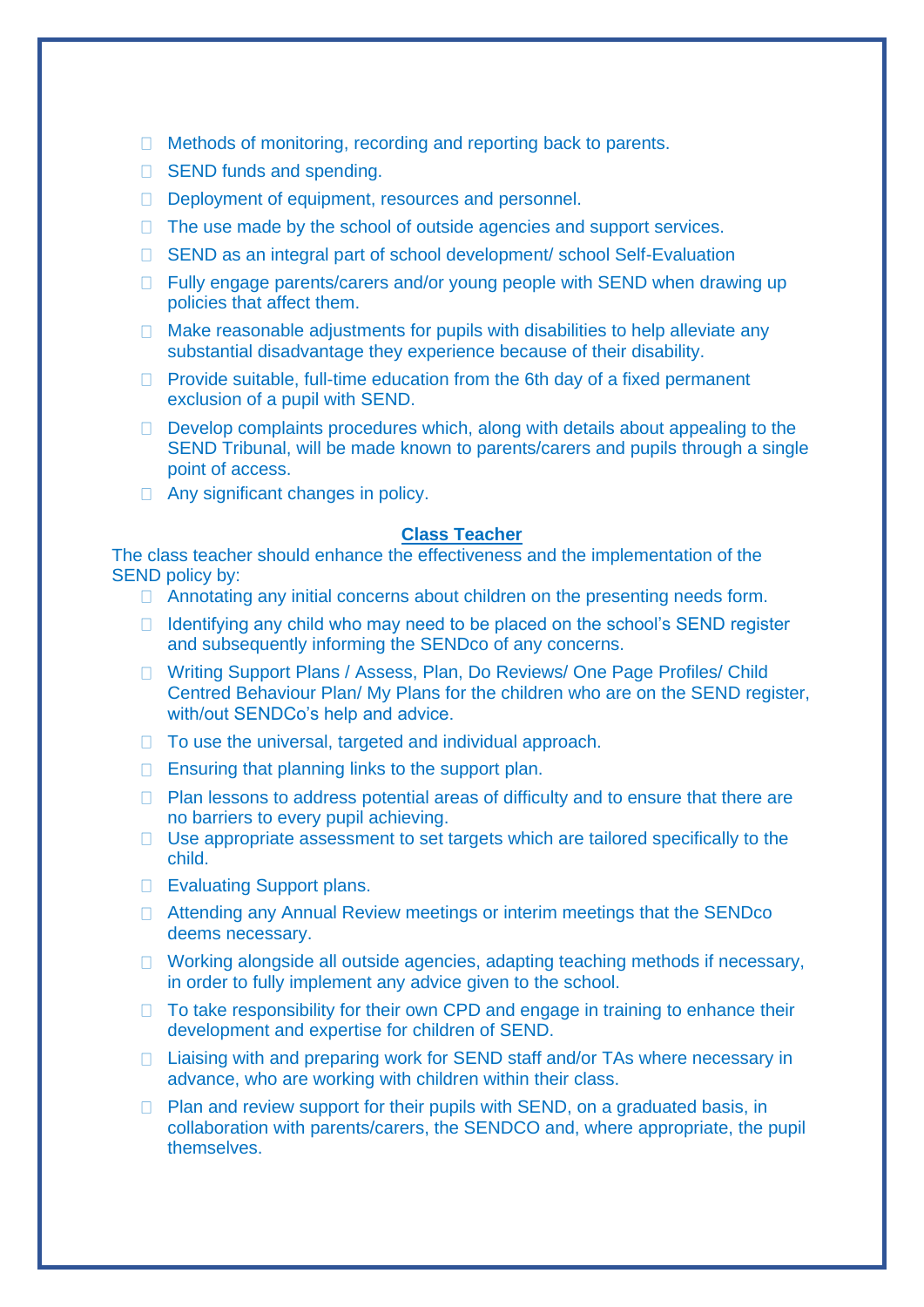$\Box$  Liaising with previous and future teachers to ensure a smooth transition from class to class.



#### **Universal, Targeted and Individualised, Approach**

Broadstone Hall Primary School will, once a potential SEND difficulty has been identified, employ the universal, targets and individualised approach to meeting the pupil's needs, including:

- **Quality First Teaching**
- Establishing a clear **assessment** of the pupil's needs.
- **Planning** with the pupil's parents/carers, the interventions and support to be put in place, as well as the expected impact on progress, development and behaviour, along with a clear date for review.
- □ **Do** the interventions, with support of the SENDCO.
- **Reviewing** the effectiveness of the interventions and making any necessary revisions.
- □ **Subject Leads-** Ensuring that subject leaders have an intent for pupils with SEND, targeting their learning, development and provision in their subject areas

#### **Education, Health and Care (EHC) plans**

- $\Box$  Broadstone Hall Primary School will meet its duty to respond to the local authority within 15 days, if it is named on a pupil's EHC plan.
- $\Box$  The school will follow the legal process in considering whether to admit any child that names the school in an EHC plan.
- $\Box$  The school will ensure that all those teaching or working with a child named in an EHC plan, are aware of the pupil's needs and that arrangements are in place in to meet them prior to attending our school or already in place if child is already at our school.
- $\Box$  The school will request a re-assessment of an EHC plan at least 6 months following an initial assessment, if a pupil's need significantly change.

## **Reviewing an EHC Plan**

Broadstone Hall Primary School will:

- $\Box$  Ensure that the co-production charter is at the centre of our reviews
- $\Box$  Cooperate to ensure an annual review meeting takes place, including convening the meeting on behalf of the local authority if requested.
- $\Box$  Ensure that sufficient arrangements are put in place at the school to host the annual review meeting.
- $\Box$  Seek advice and information about the pupil prior to the annual review meeting from all parties invited.
- Send any advice and information gathered to all those invited at least two weeks  $\Box$ prior to the annual review meeting.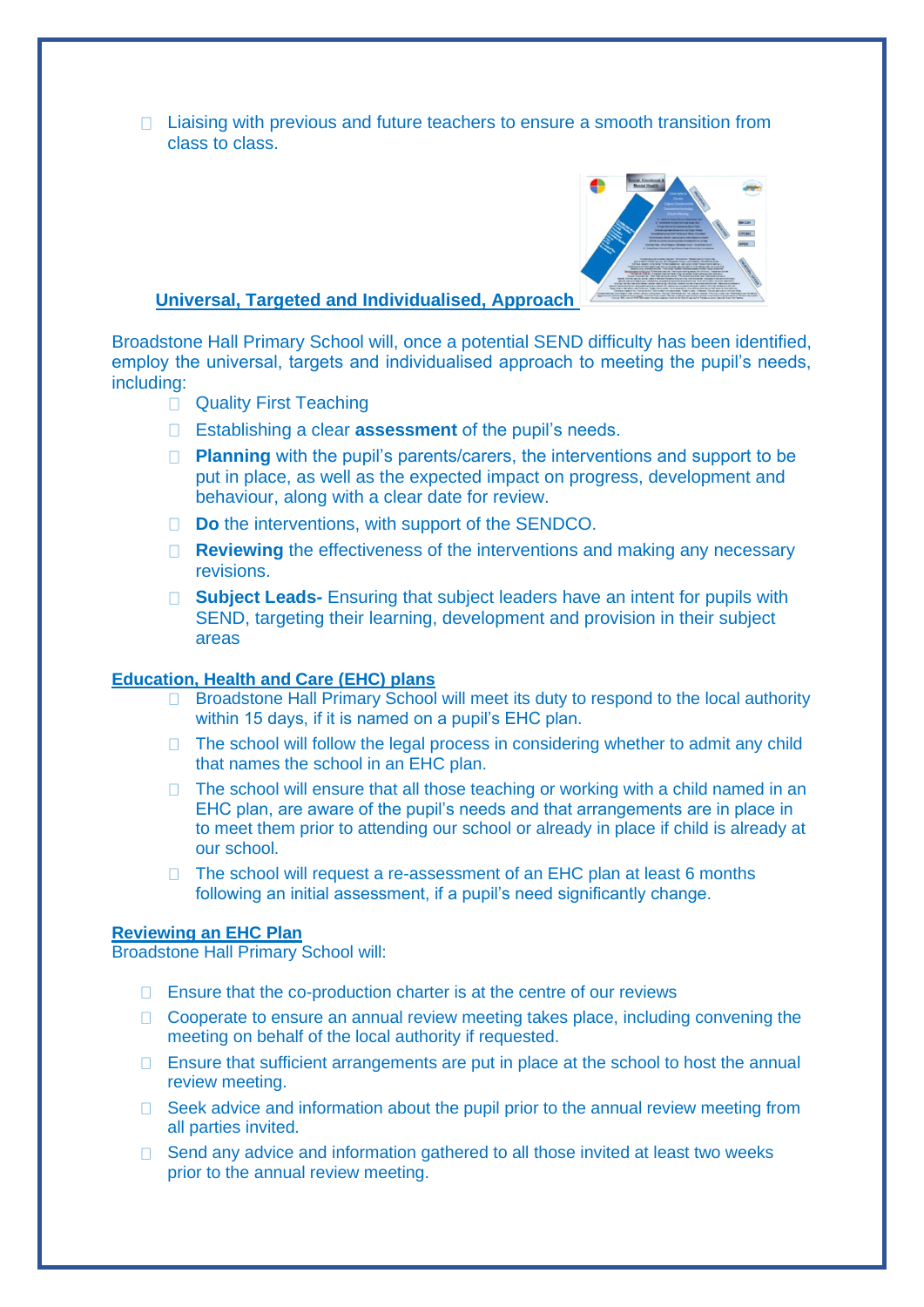- $\Box$  Cooperate with the local authority during annual reviews.
- $\Box$  Prepare and send a report of the meeting to everyone invited within 2 weeks of the meeting.
- $\Box$  Ensure that a review of a pupil's EHC plan is undertaken at least 7 months before transfer to another phase of education.

## **Involving Pupils and Parents/Carers in Decision Making**

**Broadstone Hall are part of the Co-Production Charter the link is below for more information about this.**



## **Co-production charter:**

### <https://stockport.fsd.org.uk/kb5/stockport/fsd/site.page?id=nudIaU2nLIw>

Effective planning should help parents/carers, children and young people with SEND express their needs, wishes and goals, and should:

- $\Box$  Ensure the child and the parent are at the centre of everything we do.
- $\Box$  Focus on the child or young person as an individual.
- □ Be easy for children, young people and their parents/carers to understand and use clear ordinary language and images, rather than professional jargon.
- $\Box$  Highlight the child or young person's strengths and capacities.
- $\Box$  Enable the child or young person, and those who know them best, to say what they have done, what they are interested in and what outcomes they are seeking in future.
- $\Box$  Tailor support to the needs of the individual.
- $\Box$  Bring together relevant professionals to discuss and agree together the overall approach.

## **Examination Arrangements**

- $\Box$  The SENDCO, DHT and HT along with Year 6 teaching staffs liaise to ensure that all children with SEND are given every opportunity to succeed in exams and assessments, following the government's guidance where appropriate.
- □ https://www.gov.uk/key-stage-2-tests-how-to-use-access-arrangements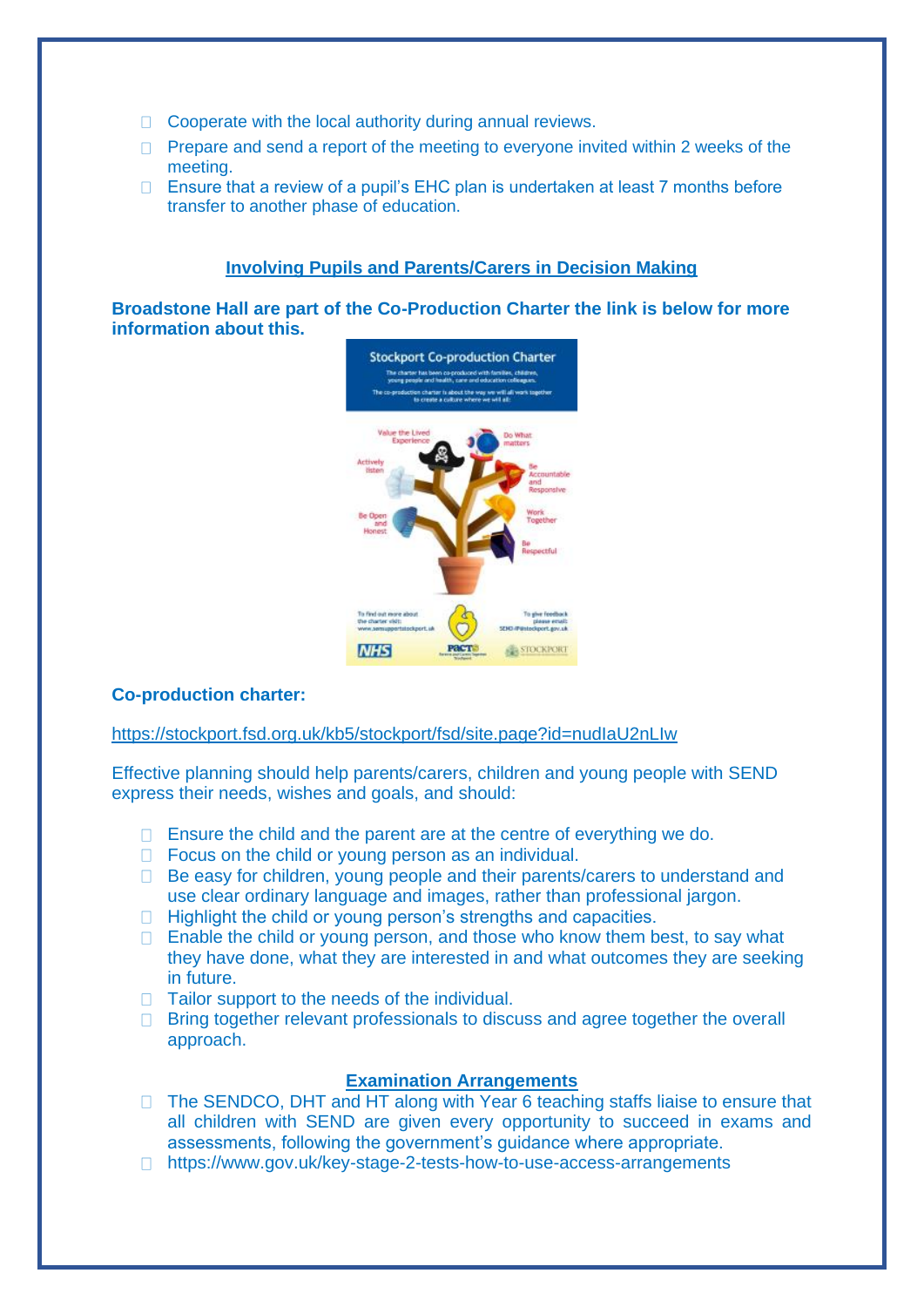## **Training and Professional Development**

Training for everyone is seen to be important for all and can take two forms:

- $\Box$  In-house response to the needs of individuals or groups led by either the SENDco, LA support or an external consultant.
- $\Box$  Formal training for an individual from the LA or a recognised establishment.

The school budget will be used for course attendance and supply cover made available for professional development. All training is tied to appraisals for both teachers and SEND staff as well as subject leader's requirements. All SEND staff and teachers are to have an induction which will highlight any need for further training. Training for pupils who are new to our school and have a particular need are planned for in advance.

#### **Admission and Transition**

In the summer term, teachers work with the receiving class teachers, phase leaders and SEND Support to ensure a smooth transition for children with SEND. The SENDco liaises closely with local nurseries and receiving secondary schools. For children with EHCPs, introductions and planned visits are made for transition. Records are passed on to the new school enabling appropriate provision to be continued. The school adheres to the LA admission policy and therefore has no special provision under admission arrangements for limiting or promoting access for pupils with SEND. The Headteacher and SENDCo will liaise with both parents and any involved agencies in preparation for the child starting school. All children will visit the school for half-day sessions and further informal visits, if thought to be appropriate and beneficial for the child, will be organised. We will do all we can to assist the admission to school of children who have SEND, including liaison with parents and other agencies about start dates, phased or delayed entry if necessary and support once in school to ensure the child's needs are met as far as possible.

#### **SEND and Disability Tribunal**

Broadstone Hall Primary School will meet any request to attend a SEND Tribunal and explain any departure from its duties and obligations under the SEND Code of Practice.

## **Storing and Managing Information**

All documents relating to children and young people on the SEND Register are stored in a locked cabinets or stock cupboards. Records are kept electronically and password protected. Paper records are kept for the duration of the time the pupil attends Broadstone Hall Primary School and are then passed on to the relevant High School during one of the school's transition meetings. The relevant High School will be asked to sign a form to say they have received all documentation.

#### **Local offer**

Broadstone Hall Primary will cooperate generally with the local authority and local partners in the development and review of the local offer. Stockport's local offer can be found at <https://stockport.fsd.org.uk/kb5/stockport/fsd/localoffer.page>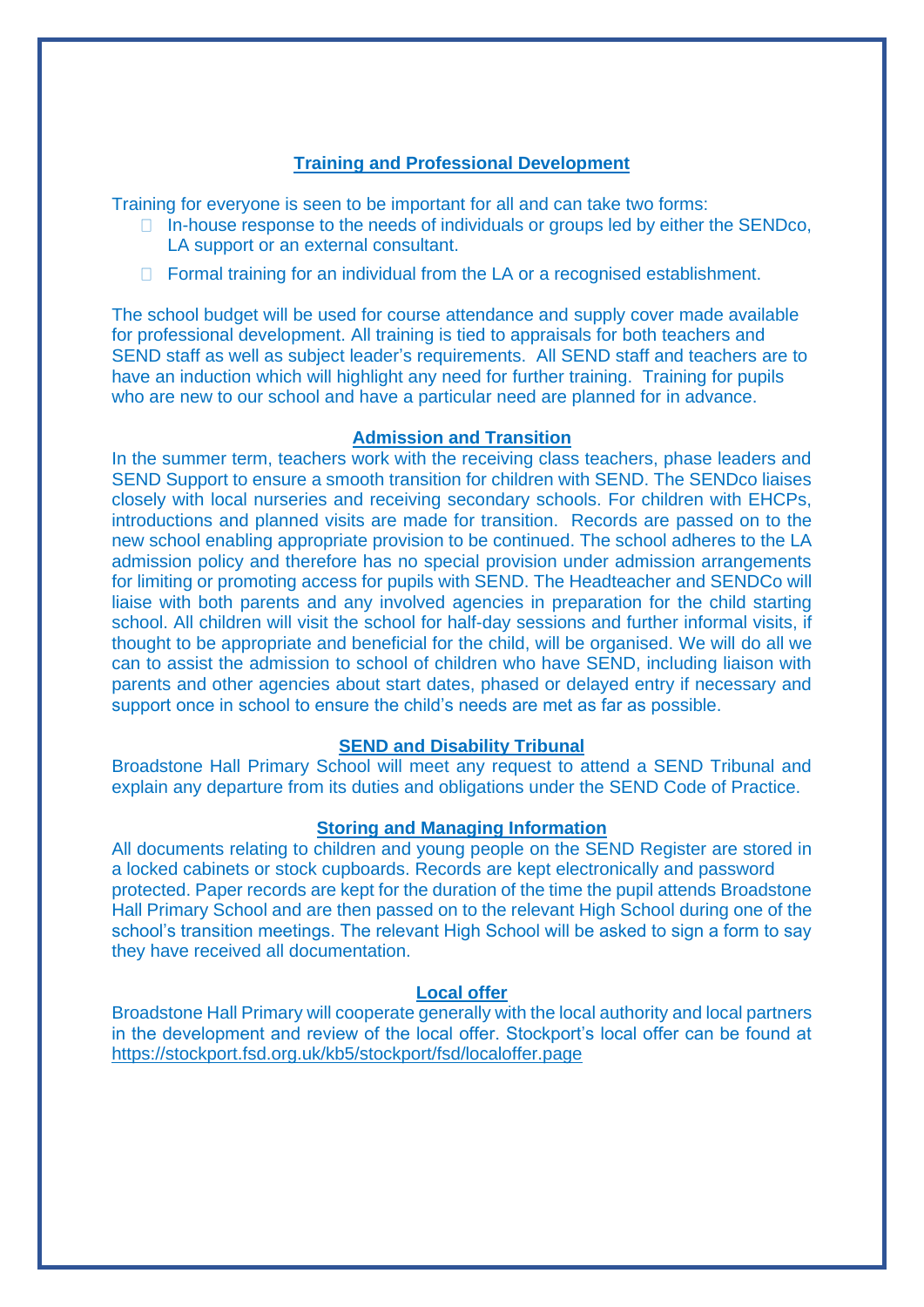The Stockport Local Offer provides advice, information and services to children and young people with Special Educational<br>Needs or Disabilities (SEND) and their families.

About the Local Offer - Learn more about our website.

| Latest news                                   | Appointment of Joint Director of Education<br>Welcome Tim Bowman, Newly appointed as Joint Director for Education across Stockport and<br>Tameside. More information<br>•00000000 |                                              |                           |
|-----------------------------------------------|-----------------------------------------------------------------------------------------------------------------------------------------------------------------------------------|----------------------------------------------|---------------------------|
| COVID-19<br>$+$                               | <b>SEND</b><br>Improvement<br>Journey                                                                                                                                             | <b>Advice and</b><br>8<br><b>Information</b> | What's on?<br>નનન<br>---- |
| <b>Early Years</b><br>8<br>$(0-4)$            | Primary<br>o<br>00<br>$(4-11)$                                                                                                                                                    | Secondary<br>.<br>Eli<br>$(11-16)$           | Adulthood<br>$(16-25)$    |
| Parent &<br>$\bullet\bullet\bullet$<br>Carers | Stockport<br><b>SENDIASS</b>                                                                                                                                                      | <b>Get Involved</b>                          | Feedback                  |

| Policy written by: Lauren Haynes     | I DATE: April 2021 |
|--------------------------------------|--------------------|
| l To be reviewed.                    | DATE: Jan 2022     |
| Signed off by Governor: Cindy Davies | DATE: May 2021     |